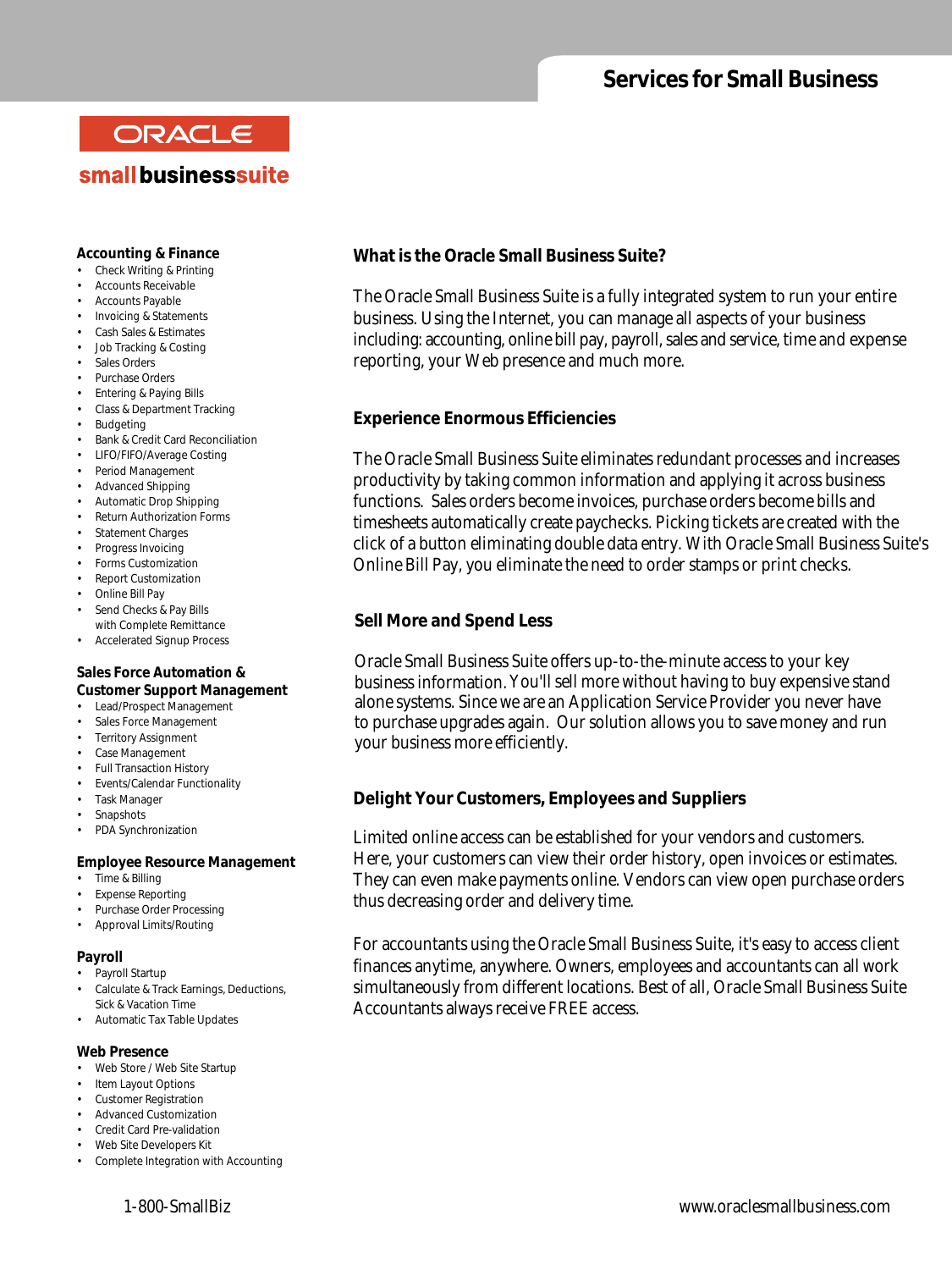ORACLE small businesssuite

Introducing the revolutionary Oracle Small Business Suite. It's one completely integrated and easy-to-use application to run your entire company more efficiently. Using our Internet-based application, it's easy to manage your **accounting, payroll, Web presence, customer relationships, time and billing, expense reporting... ...and much more.**

With the Oracle Small Business Suite, you will:

- Save time and money
- Get the information you need anytime, anywhere
- Strengthen and extend your business relationships

Run your business with Oracle Small Business Suite and avoid the headaches of combining information from different systems; the frustration of having to re-enter data; and the inconvenience of not being able to access your up-to-date business information whenever you need it, from wherever you are.

| Accounting                         | Full access for 2 Suite users*                  |
|------------------------------------|-------------------------------------------------|
| <b>Sales Force Automation</b>      | Full access for 2 Suite users*                  |
| <b>Customer Support Management</b> | Full access for 2 Suite users*                  |
| Web Store or Web Site              | 1 Web Store or Web Site, with up to 100 items*  |
| <b>Online Bill Payment</b>         | Comes with 20 initial checks per month*         |
| Payroll                            | 1 Company Payroll, with free updated tax tables |
| Employee Expenses /Time & Billing  | 10 employee users*                              |
| <b>Customer Care</b>               | Unlimited Telephone & E-mail Support**          |

**At just \$99 per month**, Oracle Small Business Suite is quite simply the most powerful, easy-to-use and affordable way to streamline and grow your business.

Finally, an integrated business management solution is available for small and medium sized businesses. Instead of multiple systems that don't work together, revolutionize your business with this Internet-based system and have access to the information you need anytime from anywhere. Whether you're in the office, home, on the road or in any other location, you get what you want when you want it with Oracle Small Business Suite.

- \* Additional Suite Users, Employee Users, Web Store Items and Online Bill Pay checks sold separately \*\* Support offered Monday through Friday, 6:00 am to 6:00 pm (PST)
	- E-mail support with a response guaranteed in less than 4 hours Monday through Friday (Weekend response guaranteed in less than 8 hours)

Priority support on a toll free line dedicated for Suite customers only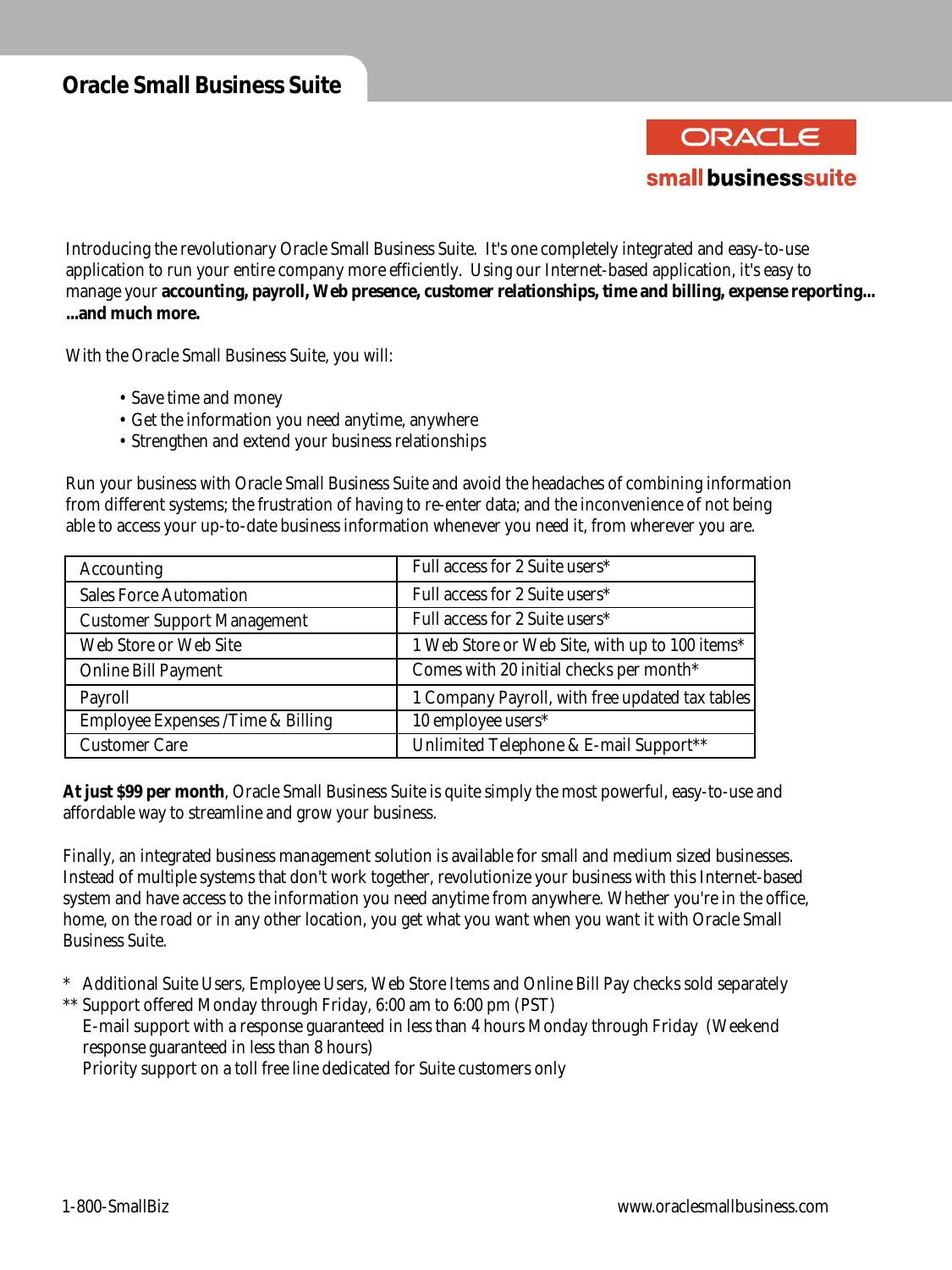# ORACLE

## small businesssuite

**Terry Suellentrop President & CEO Firedog Technology Solutions Annual Savings: \$29,800 ROI: 3,381%**

"When we started Firedog Technology Solutions, we wanted an accounting solution that was built on a standard database, so that we could have access to the raw data when we needed it. The common systems out there that met this criterion were selling for up to \$2,000 a module, not including the servers we'd have to purchase to run them. We knew we were on the right track when we found out about Oracle Small Business Suite — it was much less expensive and built on Oracle database software.

"The time savings have been tremendous. Just being able to e-mail invoices with a mouse click from within the system is huge: no more printing, envelope stuffing, and postage. And our clients love it! The time tracking feature is very valuable; keeping expense reports and client billing straight is a snap. I also like being able to access the system from home. We save alot of system-administration time, too, because we don't have to back-up the data, not to mention what we save by not having to buy back-up tapes. Since we copy our information to our local drives once a week, we're confident that we have access to our data if we had to have it. The Electronic Bill Pay feature saves us hours every week. We'll probably convert a lot of our clients to Oracle Small Business Suite."

**Steven Sitrin Director The National Society of Collegiate Scholars Annual Savings: \$35,000 ROI: 2,845%**

"We had previously used Peachtree and wanted to switch to a Web-based solution. After looking at several options, we decided to go with the Oracle Small Business Suite because it was the most comprehensive and user-friendly.

"The Suite has saved us thousands of dollars a year. Many of us are on the road a lot, so the expense reporting feature has made reimbursement much easier. Before, expense reports were filled out by hand, turned in when employees got back to the office, then coded and entered by accountants that we had to pay to come in. Now, employees can submit them from wherever they are and I can approve them in minutes.

"Our accounting costs have fallen by about 60%. Not only do we not need them to come into the office to do entry work, we don't need them to run detailed reports for us — the Suite makes it so easy, we can do it ourselves. And we no longer have to shut down the books so they can work on them (either by coming in or by us sending them the data); with Oracle Small Business Suite, everyone can work with the data simultaneously. Thank you Oracle Small Business Suite!"

**Ove Akerblom President & Owner ODEN International Inc. Annual Savings: \$7,780 ROI: 1,072%**

"As a consultant, I'm always on the road, so I knew that Web-based accounting was the way to go. I was wasting too much time sending QuickBooks files to my CPA. I tried Microsoft Money when I found out it had some Web capabilities, but that turned out to be a disaster it was way too complicated. Oracle Small Business Suite has the right combination of power and simplicity.

"Online Bill Pay is great because I can pay bills wherever I am (even in Sweden!). And since it's integrated with the Accounting module, the second I pay a bill, the bookkeeping is done. The books are always up-to-date and my CPA logs in whenever she needs to check up on things.

"Oracle Small Business Suite has saved me a lot of time and hassle, which is very important because I can't do my consulting work when I'm taking care of the books."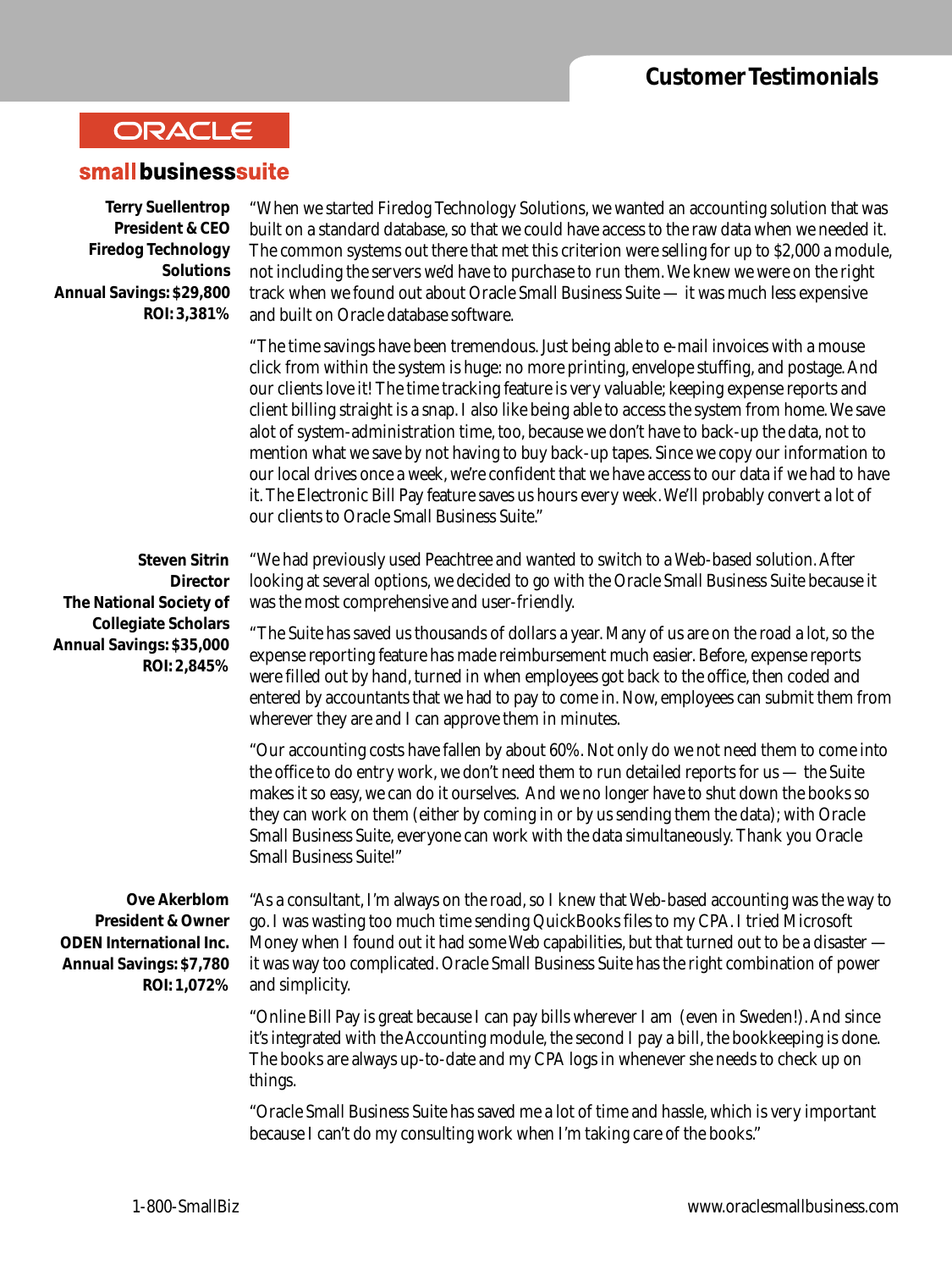

At NetLedger, Inc., we are committed to providing you with a completely secure and reliable service to run your business. To ensure security and availability, the following technologies are in place:

- ❑ **Internet Firewalls**
- ❑ **Secure Socket Layer Data Encryption**
- ❑ **Host & Network Based Intrusion Detection Systems**
- ❑ **Redundant Highly Available Routers and Switches**
- ❑ **Redundant Highly Available Power and Facilities**
- ❑ **Regularly Scheduled Backups and Offsite Storage**

### **Security**

We spend a significant amount of time and energy to employ the latest and most technologically advanced security tools and practices available today. These include several products from Oracle, Cisco System, Axent Technologies, RSA Security and Network Associates.

Many of the products employed are active tools, constantly looking at security levels to insure that we are providing the highest level of protection against attacks or vulnerabilities possible. NetLedger, Inc. constantly audits and scans the system for defects in security devices, the network, computer systems and your data.

Due to the very nature of security, we do not provide specific details as to what products are deployed where. Very reputable vendors agree that our security is by far the best in the market space. For more infomation please go to www.oraclesmallbusiness.com.

### **Privacy**

NetLedger, Inc. uses the information collected to set up services for individuals and their organizations. That information may also be used to contact users and prospects to further discuss their interest in Oracle Small Business Suite services and ways we can improve them, and to send information regarding our company or partners, such as promotions and events.

NetLedger, Inc. does not distribute or share customer e-mail addresses or data. Customers can opt-out of being contacted or receiving information at any time. Separately, customers are also asked to provide an e-mail address when registering for the service in order to receive a username and password. Occasional e-mails may be sent to customers to inform them of updates to the service or company or to provide a company newsletter.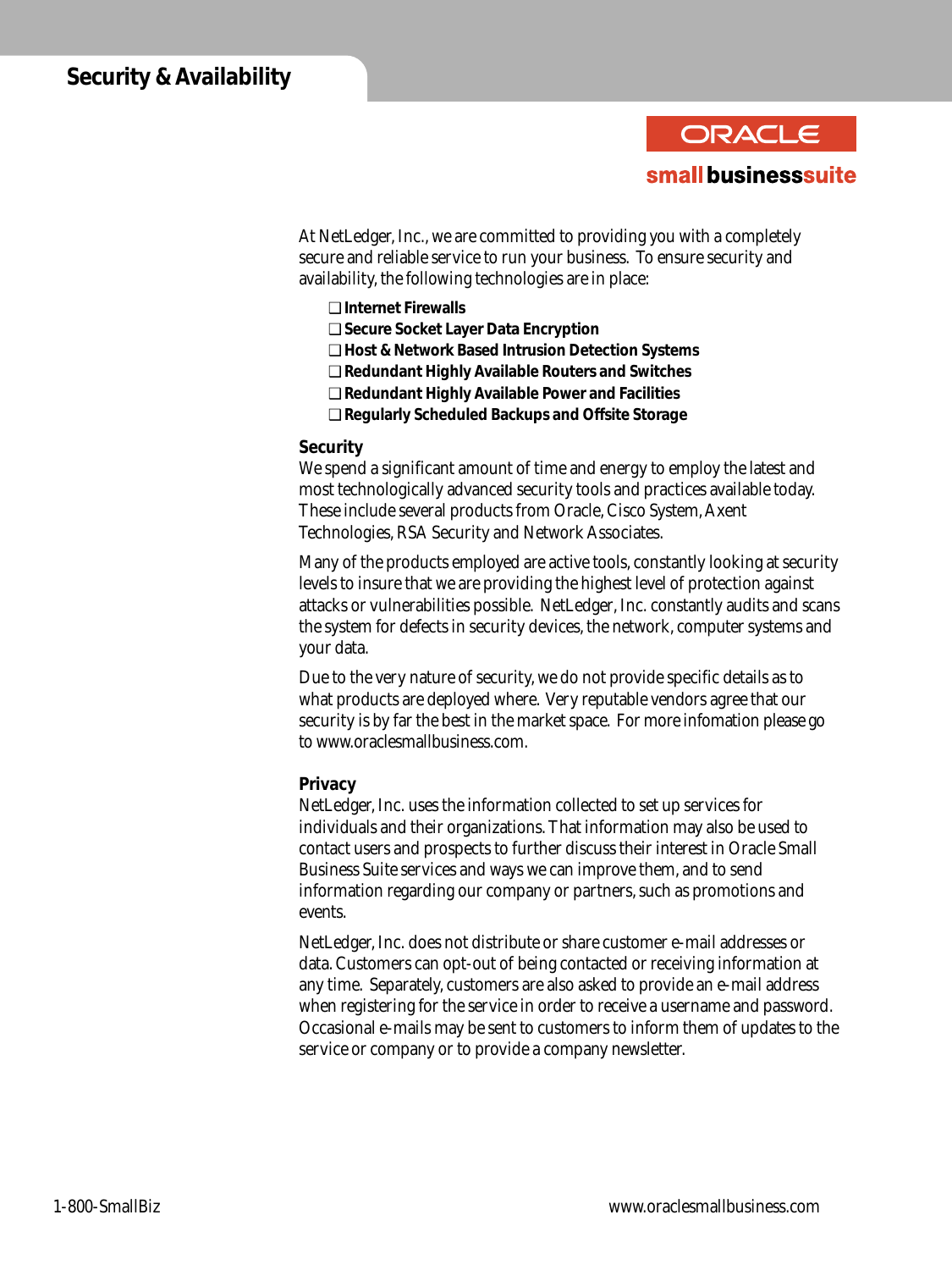# **Frequently Asked Questions**

# ORACLE

# small businesssuite

| <b>Why Oracle Small Business</b><br>Suite?                                   | The Oracle Small Business Suite is the world's first integrated business management<br>tool for small and medium sized businesses. Designed from the ground up<br>specifically for the Web, the Oracle Small Business Suite gives your business more<br>power, flexibility and security than ever before possible. You will be able to conduct<br>business with customers, vendors and employees in real time, experience anytime,<br>anywhere access to up-to-the-minute data, and get Fortune 500 power at an<br>affordable price. |
|------------------------------------------------------------------------------|--------------------------------------------------------------------------------------------------------------------------------------------------------------------------------------------------------------------------------------------------------------------------------------------------------------------------------------------------------------------------------------------------------------------------------------------------------------------------------------------------------------------------------------|
| What is the Oracle Small<br><b>Business Suite?</b>                           | The Oracle Small Business Suite is one completely integrated and easy-to-use<br>application to help run your small business more efficiently. All your business<br>functions work together seamlessly in our one system. Using our Internet-based<br>application, it's easy to manage your accounting, payroll, Web store, online bill pay,<br>sales and service, time and billing, expense reporting and much more.                                                                                                                 |
| <b>What is Oracle Small Business</b><br><b>Suite Accounting?</b>             | Oracle Small Business Suite accounting is by far the most feature-rich online<br>accounting solution available. It provides everything needed to run your business<br>including: general ledger, check writing and printing, bank and credit card<br>reconciliation, budgeting, accounts receivable, accounts payable, estimates, sales<br>orders, invoicing, inventory, job/project tracking, expense reporting, purchase<br>orders, time and billing, class and department tracking, and customizable financial<br>reporting.      |
|                                                                              | Oracle Small Business Suite also has other powerful tools that can be added with the<br>click of a mouse. Since the Oracle Small Business Suite is online, there is nothing to<br>install and you never have to worry about purchasing expensive upgrades again. To<br>help you get started, you can automatically import your existing QuickBooks <sup>®</sup> or<br>Quicken <sup>®</sup> data to get you up and running quickly.                                                                                                   |
| <b>What is Oracle Small Business</b><br>Suite Web Store?                     | Oracle Small Business Suite Web Store lets businesses create an online store in just<br>minutes. You can quickly and easily extend the reach of your business to anyone<br>shopping on the Internet. Your customers will find it easy to browse your Web store<br>and locate the items they're looking for. To boost sales, you can even have featured<br>items appear on your store's front page. And, the integrated shopping cart makes<br>the purchasing and checkout process a breeze.                                          |
|                                                                              | Since the store is an integrated part of the Oracle Small Business Suite, you can<br>automatically create store catalog pages using your existing inventory items.<br>Whenever you make changes in inventory, including price changes, product<br>descriptions, images or adding new items, your store will be updated automatically.                                                                                                                                                                                                |
| <b>What is Oracle Small Business</b><br><b>Suite Sales Force Automation?</b> | Oracle Small Business Suite SFA integrates your sales team with the rest of your<br>business. With sales pipeline management, customer life-cycle information<br>accessible from a single record, transaction history and up-to-the-moment<br>performance snapshots, your sales force will know everything about their<br>customers and so will you.                                                                                                                                                                                 |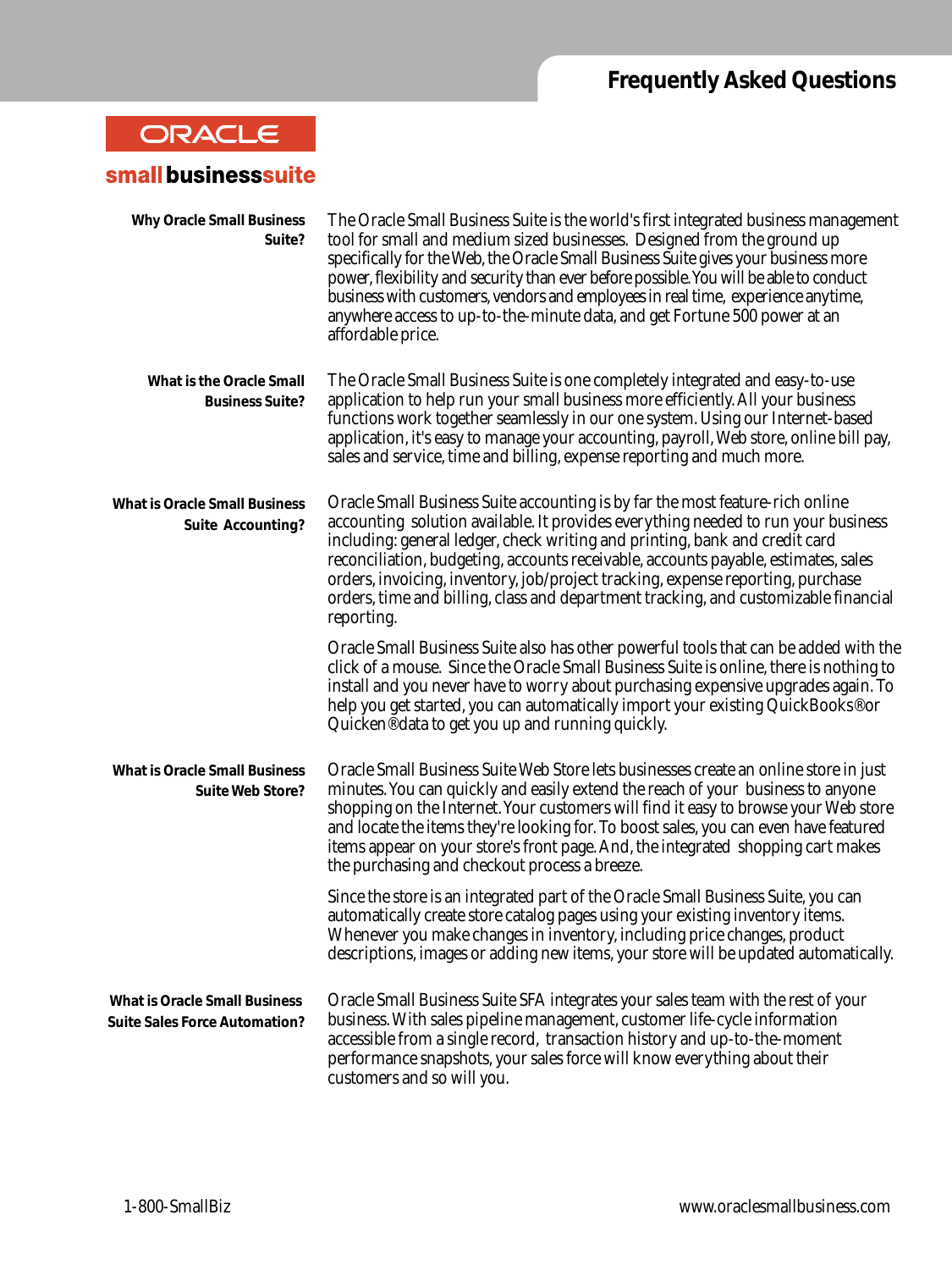# **Frequently Asked Questions**

# ORACLE small businesssuite

| <b>What is Oracle Small Business</b><br>Suite Online Bill Pay?                              | Once you've signed up for the Oracle Small Business Suite Online Bill Pay service, you<br>can pay your bills online with a single click of your mouse. It's fast and easy and every<br>payment processed through Oracle Small Business Suite Online Bill Pay will have full<br>remittance detail, so your suppliers will know exactly what invoices you're paying. You'll<br>never need to order stamps, print checks or go to the post office again.                                                                                                                                                                                        |
|---------------------------------------------------------------------------------------------|----------------------------------------------------------------------------------------------------------------------------------------------------------------------------------------------------------------------------------------------------------------------------------------------------------------------------------------------------------------------------------------------------------------------------------------------------------------------------------------------------------------------------------------------------------------------------------------------------------------------------------------------|
| <b>What is Oracle Small Business</b><br><b>Suite Payroll?</b>                               | Oracle Small Business Suite Payroll allows you to streamline your payroll process. You<br>can quickly calculate wages, taxes, and company contributions. Oracle Small Business<br>Payroll includes payroll tax forms such as 940, 941 and W-2 as well as the most recent tax<br>tables.                                                                                                                                                                                                                                                                                                                                                      |
| <b>What is Oracle Small Business</b><br><b>Suite Customer Support</b><br>Management?        | Oracle Small Business Suite Support Management provides you with an integrated<br>solution to manage your customer service function. You can assign, track and manage<br>cases, with full customer history instantly available.                                                                                                                                                                                                                                                                                                                                                                                                              |
| Is my data private?                                                                         | Under no circumstances will NetLedger, Inc. access your client data without your<br>permission. Sometimes users do ask that their data be viewed as part of a request for<br>technical support. We collect and use aggregated data about users, but never share data<br>with other entities.                                                                                                                                                                                                                                                                                                                                                 |
| Is the Oracle Small Business Suite<br>secure?                                               | Information is significantly more secure in our bunker-like data center than on an<br>unsecured desktop computer. We use the latest security measures to make sure that only<br>the user you authorize can access your records, including secure server firewalls and data<br>encryption technology.                                                                                                                                                                                                                                                                                                                                         |
| Is Oracle Small Business Suite<br><b>Accounting similar to</b><br>QuickBooks <sup>®</sup> ? | Oracle Small Business Suite Accounting offers everything you may be used to seeing with<br>QuickBooks <sup>®</sup> and other accounting packages and so much more. Built around core<br>accounting functions, Oracle Small Business Suite imports existing QuickBooks® files<br>while integrating with other business applications-sales management, payroll, Web<br>store, online bill pay, CRM, and more, all combined into one award-winning application.<br>Since Oracle Small Business Suite Accounting is online, you eliminate the worry of disk<br>crashes, backups, unauthorized users, release patches and synchronization issues. |
| <b>What version of Oracle Small</b><br><b>Business Suite is most up-to-</b><br>date?        | The version you log on to is always the most up-to-date version. It works the same for<br>you and all of your users so you never have to worry about upgrades again.                                                                                                                                                                                                                                                                                                                                                                                                                                                                         |
| What kind of infrastructure<br>do I need to run Oracle Small<br><b>BusinessSuite?</b>       | All you need is a browser and a modem. Unlike competing products, Oracle Small Business<br>Suite is operating system-independent, meaning it works on computers with Windows,<br>Macintosh, and Linux. It's also browser-independent and works on both Netscape<br>Navigator® and Microsoft Internet Explorer® (To print checks, you need the free Adobe®<br>Acrobat <sup>®</sup> reader software).                                                                                                                                                                                                                                          |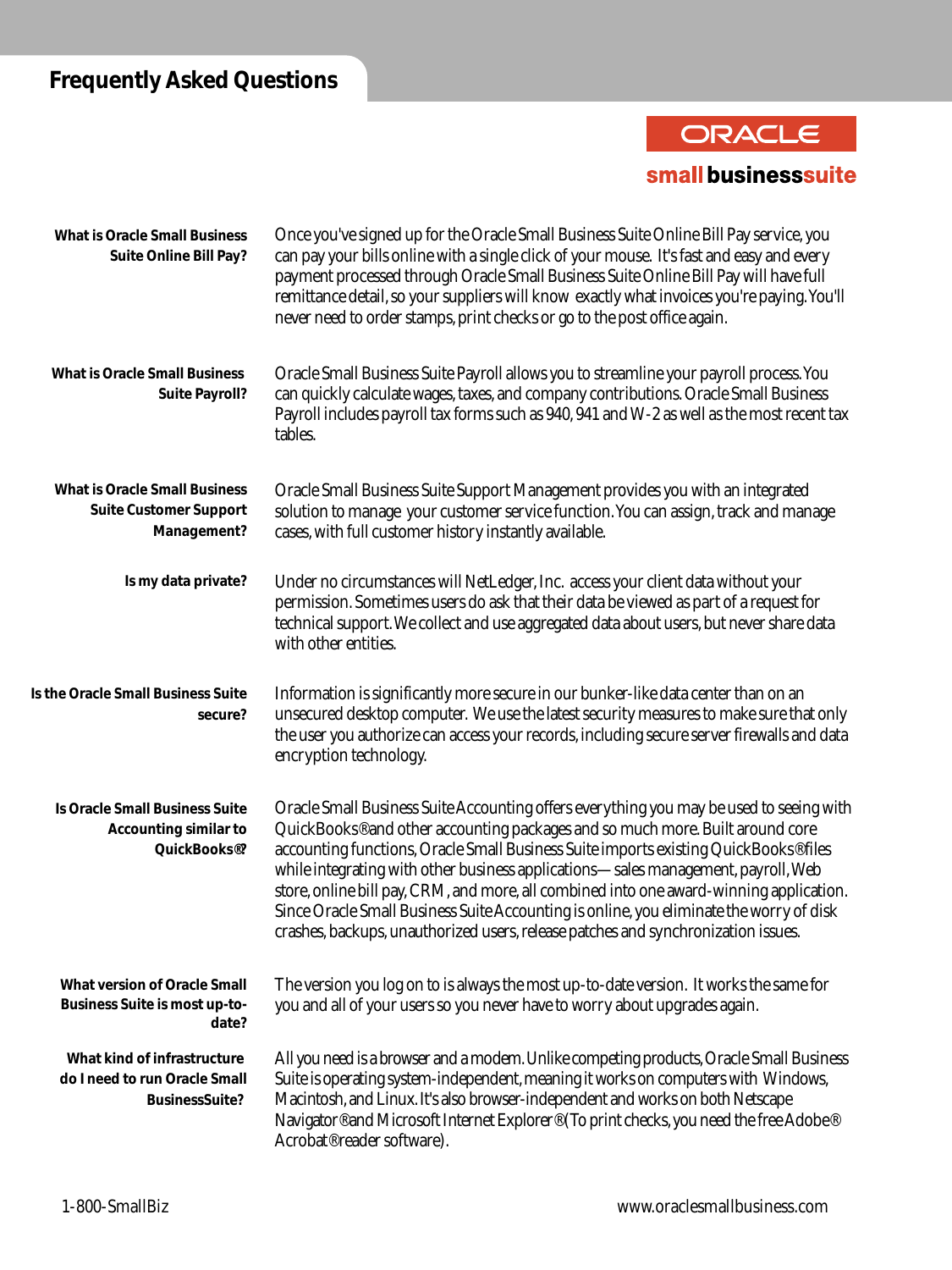# **Corporate Background**

# ORACLE

## small businesssuite

### **Executive Management Team**

**Larry Ellison** Chairman of the Board

**Evan Goldberg** Founder, President and CEO

**Jim McGeever** Chief Financial Officer

**Jim LaBelle** Vice President, Marketing

**Dave Lipscomb** Vice President, Engineering

**Jodi Maxson** Vice President, Sales and Business Development

**Stephen Wolfe** Vice President, Product Management

### **Our Mission**

The mission of NetLedger, Inc. is to enable growing businesses to succeed. Built from the ground up using an open, scalable Internet architecture, the Oracle Small Business Suite allows customers, vendors, and employees of small businesses to conduct business using any device connected to the Internet. Oracle Small Business Suite (www.oraclesmallbusiness.com) is the industry's first small and medium sized business application service provider to deliver an easy-to-use, Web-based business platform built on the Oracle 8i database with enterprise reliability, security and functionality. Leveraging the power of the Internet, the Oracle Small Business Suite provides small businesses a realtime connection to the core of their everyday business.

With the Oracle Small Business Suite, businesses have one completely integrated and easy-to-use application to run their entire company more efficiently, by making all business functions work together seamlessly. Using our Internet-based application, it's easy to manage accounting, Web store, bill pay, payroll, customer relationship management, time and billing, expense reporting and much more.

With the Oracle Small Business Suite, business owners and their accountants can now manage their business finances anywhere, anytime via any Internetready computer. With the power and flexibility of the Internet, Oracle Small Business Suite delivers automatic upgrades and feature enhancements to its platform on a consistent basis without any cost or inconvenience to the user. The business and the accountant always have access to their information in real-time.

Additionally, Oracle Small Business Suite forms strategic alliances with other industry-leading partners to deliver integrated solutions with broader capabilities that help small businesses succeed in a competitive e-commerce driven marketplace.

## **History and Funding**

Based in San Mateo, CA, NetLedger, Inc. was founded in October 1998 by Evan Goldberg, Dave Lipscomb, Bill Ford, and Chris Blum. Privately held, the company received its initial round of financing from Oracle Founder and Chairman, Larry Ellison. Subsequent rounds of funding came from StarVest Partners L.P., ADP, Paine Webber and others. Larry Ellison has continued his support in each round of financing.